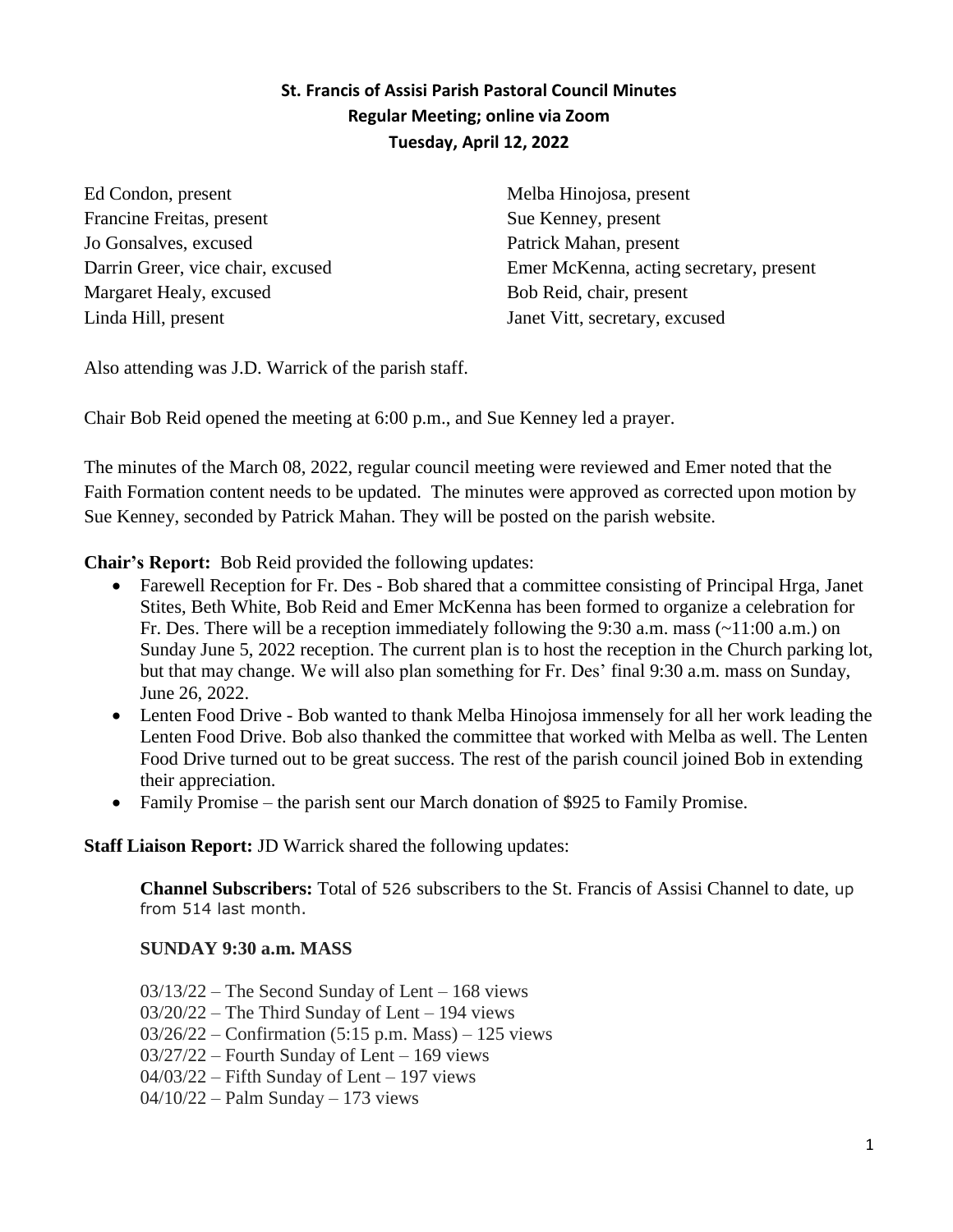## **OTHER VIDEOS**

03/09/22 – Taize – 41 views 03/09/22 – Stations of the Cross – 21 views 03/11/22 – Stations of the Cross – 25 views 03/16/22 – Taize – 26 views 03/16/22 – Stations of the Cross – 9 views 03/18/22 – Stations of the Cross – 25 views 03/23/22 – Taize – 43 views 03/23/22 – Stations of the Cross – 14 views 03/25/22 – Stations of the Cross – 13 views  $03/30/22 - Taize - 24$  views 03/30/22 - Stations of the Cross – 5 views 04/01/22 – Stations of the Cross – 7 views 04/06/22 – Taize – 12 views 04/06/22 – Stations of the Cross – 25 views 04/08/22 – Stations of the Cross – 13 views

Ed Condon asked JD if there were any plans to use the data from the live streaming, or any plans to create survey tools around this to see if people want to continue streaming or return to mass. For example, Ed was at the 9:30 a.m. mass the past two Sundays and it looked like the attendance is increasing and he was wondering if there was plans to add the noon mass back to keep people comfortable. JD said that he doesn't know if noon mass will be added back but we have made overflow in Brunsman available, although we haven't needed it as yet. JD said that it may be a better question post Easter as we anticipate a drop in attendance.

**Additional Staff Updates** – JD shared the following staff updates from John Iosefa:

- The parish is in the process of polishing our bells Mary Sinko is leading this effort.
- The choir will be off for summer after June 19.
- The church alarm has been installed and the main doors to church have been rekeyed. Any previous keys you have will not work.

Sue Kenney asked if the choir will be present at the farewell mass for Fr. Des on June 26. JD will speak to John to confirm. Francine asked if we are planning anything special for the June 26 mass, or is it just Fr. Des last mass. Bob said that we will plan something special for that mass to thank Fr. Des. Bob mentioned that when a new priest is assigned to a parish sometimes there is an installation ceremony by the bishop and at other times there is not.

**Membership/May Election:** Bob provided an updated on behalf of Darrin Greer. The amended bylaws were approved last month. Fr. Des wanted the parish council to proceed with the election this year as there are a number of vacancies that need to be filled. Bod, Darrin and JD met to discuss the election process and there is a template that can be used to send out an announcement in bulletin. The template needs to be updated with this year's election information such as the location, and reference to Covid-19 guidelines. The announcement will be in the bulletin during month of April and election will be in May – could be as late as the end of May. The June parish council meeting will certify election and nominate/appoint officers. Only issue is what do we do for people who do not feel comfortable coming to a crowded mass indoors to vote in person? As part of the voting process we need to be able to certify if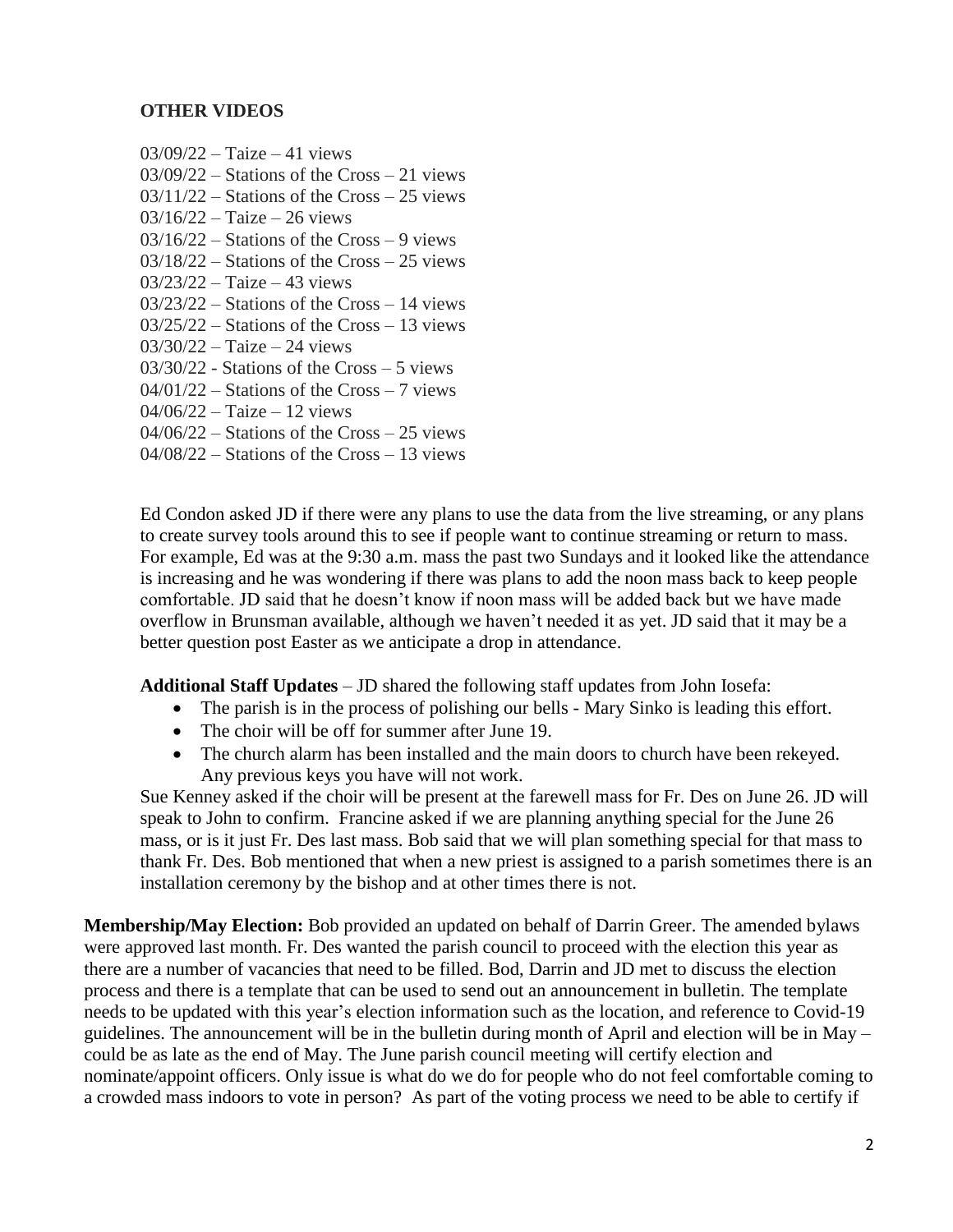they are registered members of the parish. This verification/validation presents challenges to vote anonymously electronically – not enough lead time to establish an electronic process. Patrick Mahan suggested placing the election/voting stations outside in the breezeway or outside the front of the church if people are not comfortable attending mass indoors yet. Emer McKenna agreed that having the voting stations outside the front of the church would be good, and may make people feel more comfortable about voting.

Bob reported that Darrin spoke to current members of parish council that were up for reelection and one parish council member will be running for reelection. Bob asked the parish council to educate anyone they know that may be interested in running, or would be a good fit for the parish council, on the election process as not everyone reads the bulletin.

Sue Kenney asked if there was some way for people to be nominated. Bob Reid said yes, it is the same nomination process as prior years. You can self-nominate by filling out the nomination form, or you can be nominated by other people in the parish.

Same process from last time. If you want to run, fill out a nomination. People from Parish can be nominated

**Lenten Food Drive:** Melba reported that we had a successful, smooth Lenten Food drive and that the Food Bank was very grateful and had already sent Fr. Des a thank you letter for all the support. Melba thanked everyone involved including: Francine Freitas, Judy Miranda, Patrick Mahan, Ed Condon, Beth Mullen and Bob Reid, and the school. She said that lots of people helped including the parishioners, and students/parents from the school. Melba is working on a Thank You letter to our parishioners, volunteers, and the parents and students from the school for all their support in helping make the food drive such a great success.

Ed Condon commented that he found it interesting that the Food Bank folks were settling a family from Ukraine, and asked if there is anything that the parish needs to jump on to continue assistance. Melba said that there is a Ukrainian refugee effort going on at the diocesan level. Ed asked if there was anything that the parish council can jump on to help elevate the various efforts – it doesn't have to be a project of ours, just a way to elevate what efforts are going on so that others are aware. It helps give a sense of hope if you can take action. Emer McKenna and Francine Freitas suggested putting something in the parish bulletin to let our parishioners know about the diocesan effort, and other efforts.

**Parish Gala:** Melba reported that they have been collecting donations and handing out flyers at different masses to promote the Gala. Clayton Whitehead is doing a great job leading this effort. Other members of the Gala Committee include Judy Miranda, Francine Freitas, Kelley Parades, Mike Falasco and Rose Richards. Francine added that the Gala Committee has been meeting regularly once a month, and the next meeting will be Saturday, April 30. The Gala will be held Saturday August 27, 2022 at Sacramento's Hilton Hotel. Ticket sales are ongoing with the Early bird Special rate of \$65 available to the end of June, after which the ticket price goes up to \$75.

**Elementary School-CSAC Report:** Ed reported on the school accreditation. Ed reviewed some of the accreditation documents that were sent to the school advisory committee and helped answer some questions specific to the Church/School relationship.

**LGBT Ministry**: Ed reported that we received information from Fr. Ken that the retreat house at San Juan Bautista will be hosting a LGBTQ+ retreat from May 20, 2022 thru May 22, 2022 at the St. Francis